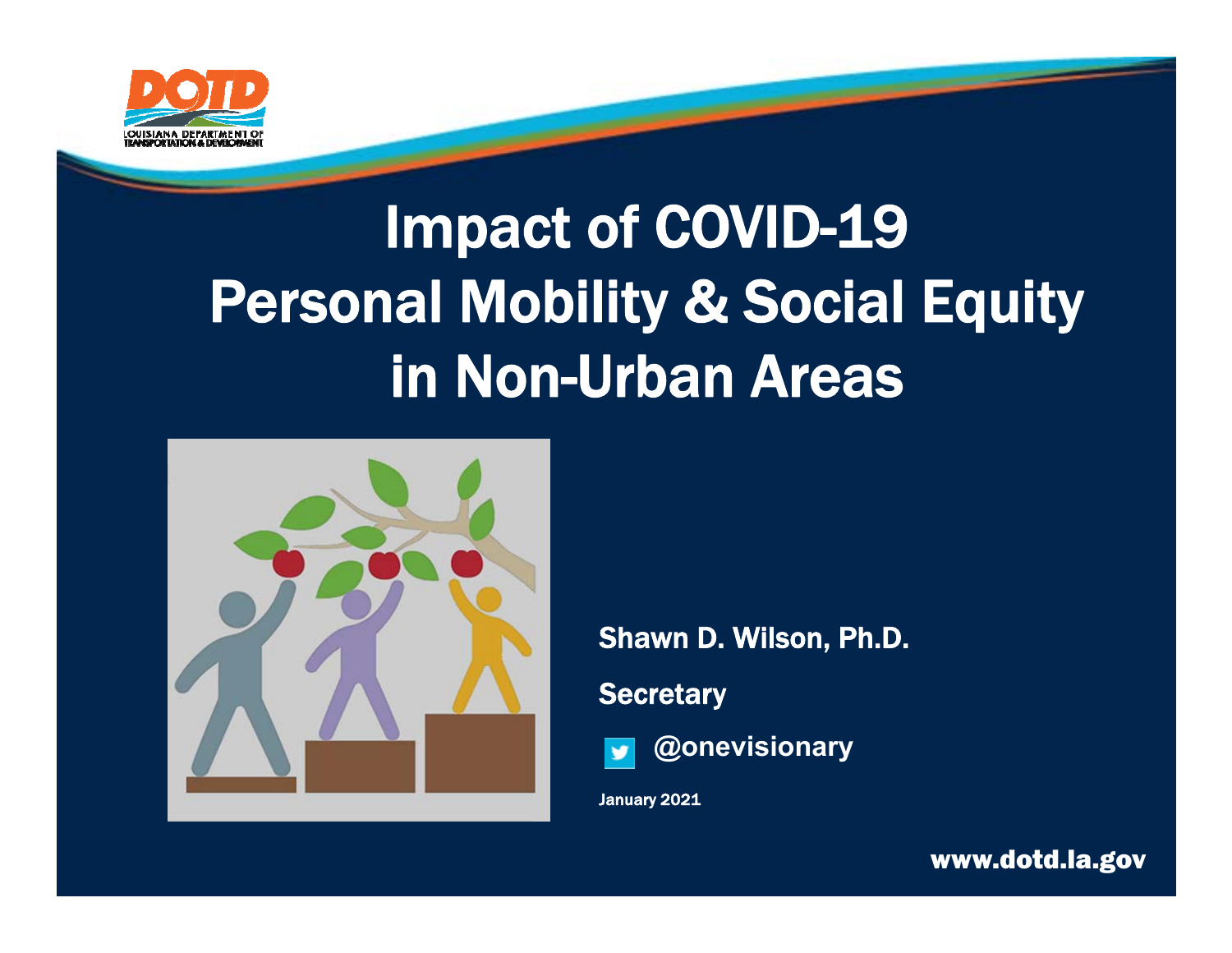

#### Discussion Points

- Putting in perspective Urban & Non-urban challenges
- Definition of access and mobility, specifically using African-Americans
	- $\checkmark$  Cultural Tourism as a case study
	- $\checkmark$  Policies to improve delivery of equitable mobility
- Life changing access in non-urban communities
	- $\checkmark$  Healthcare
	- Broadband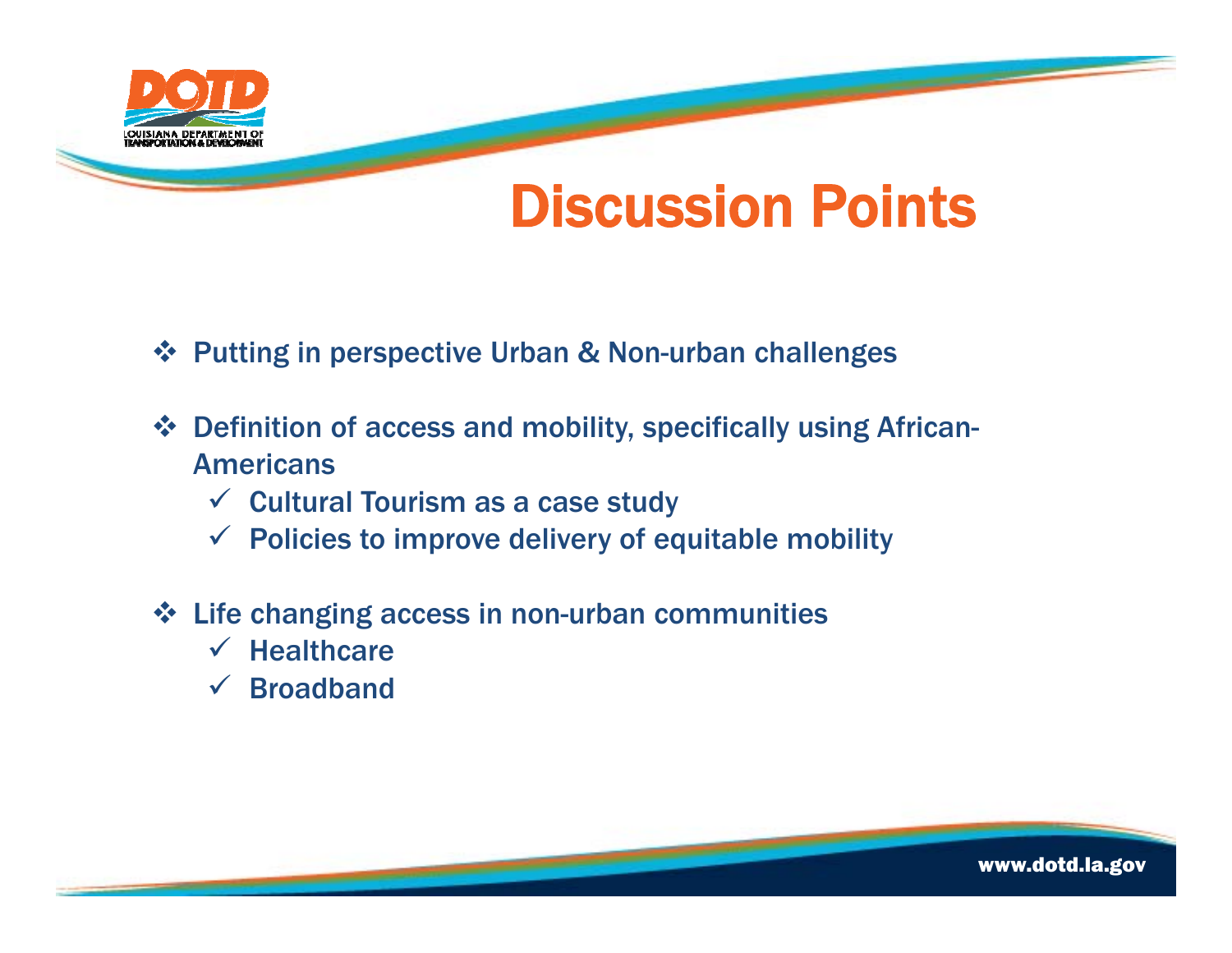

### Rural vs Urban Challenges

Rural U.S. economic growth in the service sector lags urban service growth

Growth in the service sector by urban and rural counties, 2010-2018



Source: U.S. Bureau of Economic Analysis, "Real GDP in Chained Dollars by County and Metropolitan Area" [[n.d] available at] https://apps.bea.gov/itable/iTable.cfm?ReqID=70&step=1

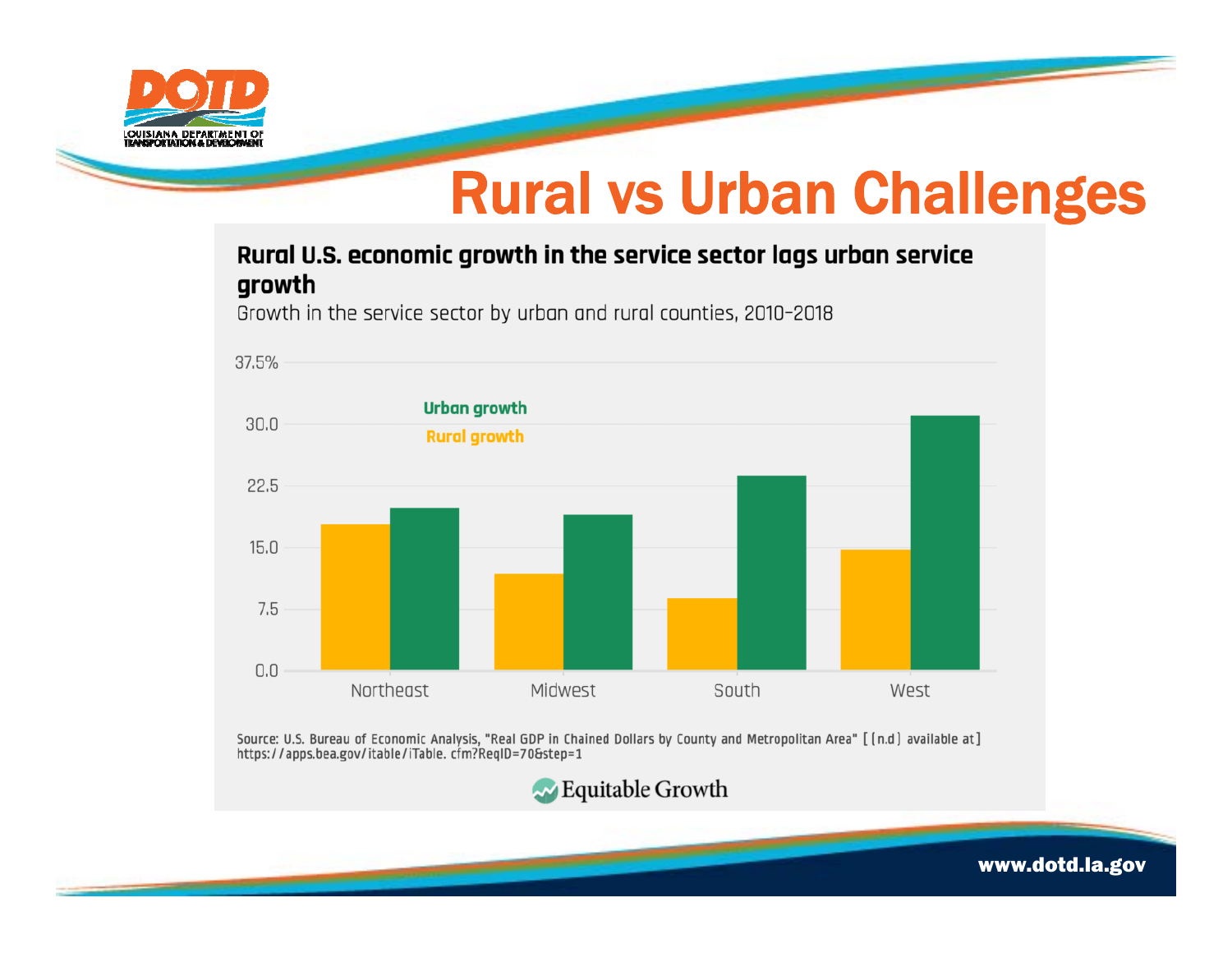

#### Job Growth in America

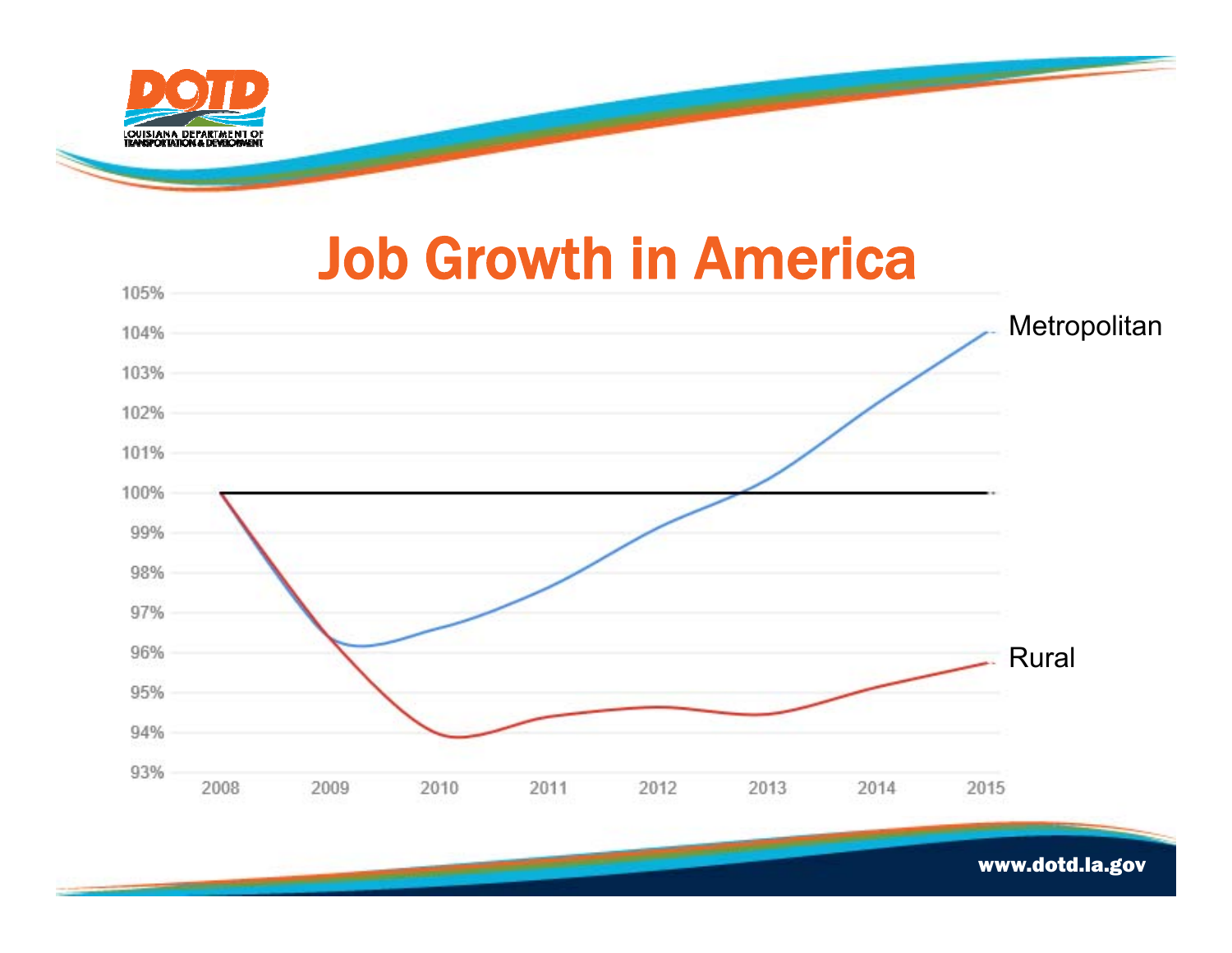

### American workers in Poverty

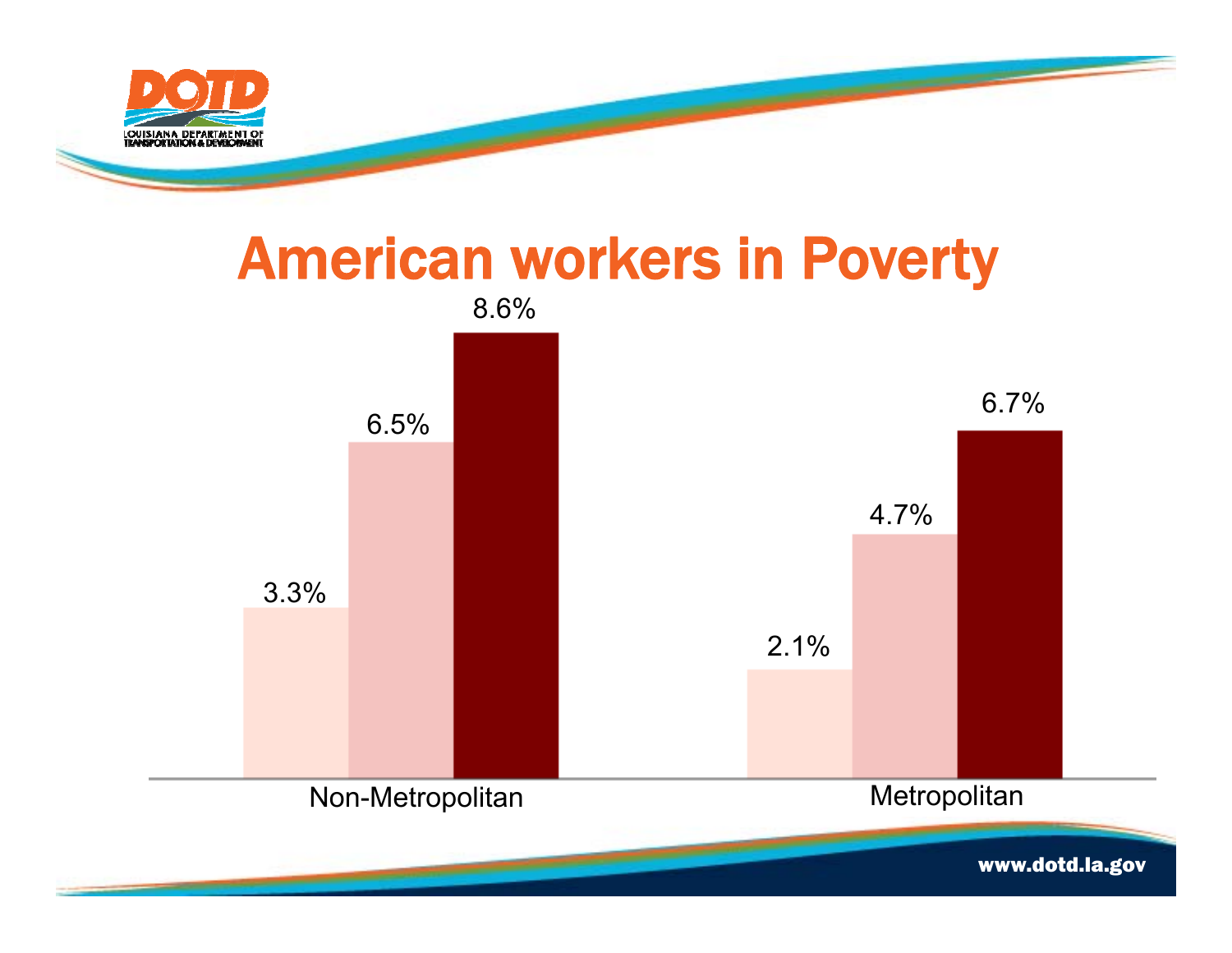

#### Drug addiction is seen as a pressing problem in urban and rural communities

<u> a shekara ta 1999 a shekara ta 1999 a shekara ta 1999 a shekara ta 1999 a shekara ta 1999 a shekara ta 1999 a shekara ta 1999 a shekara ta 1999 a shekara ta 1999 a shekara ta 1999 a shekara ta 1999 a shekara ta 1999 a sh</u>

% saying each is a major problem in their local community, by type

 Lack of access to jobs, public transportation, healthcare, internet and grocery stores are greater in rural communities

فتستعد



Source: Survey of U.S. adults conducted Feb. 26-March 11, 2018. "What Unites and Divides Urban, Suburban and Rural Communities"

**PEW RESEARCH CENTER** 

<u> and the second contract of the second contract of the second contract of the second contract of the second contract of the second contract of the second contract of the second contract of the second contract of the secon</u>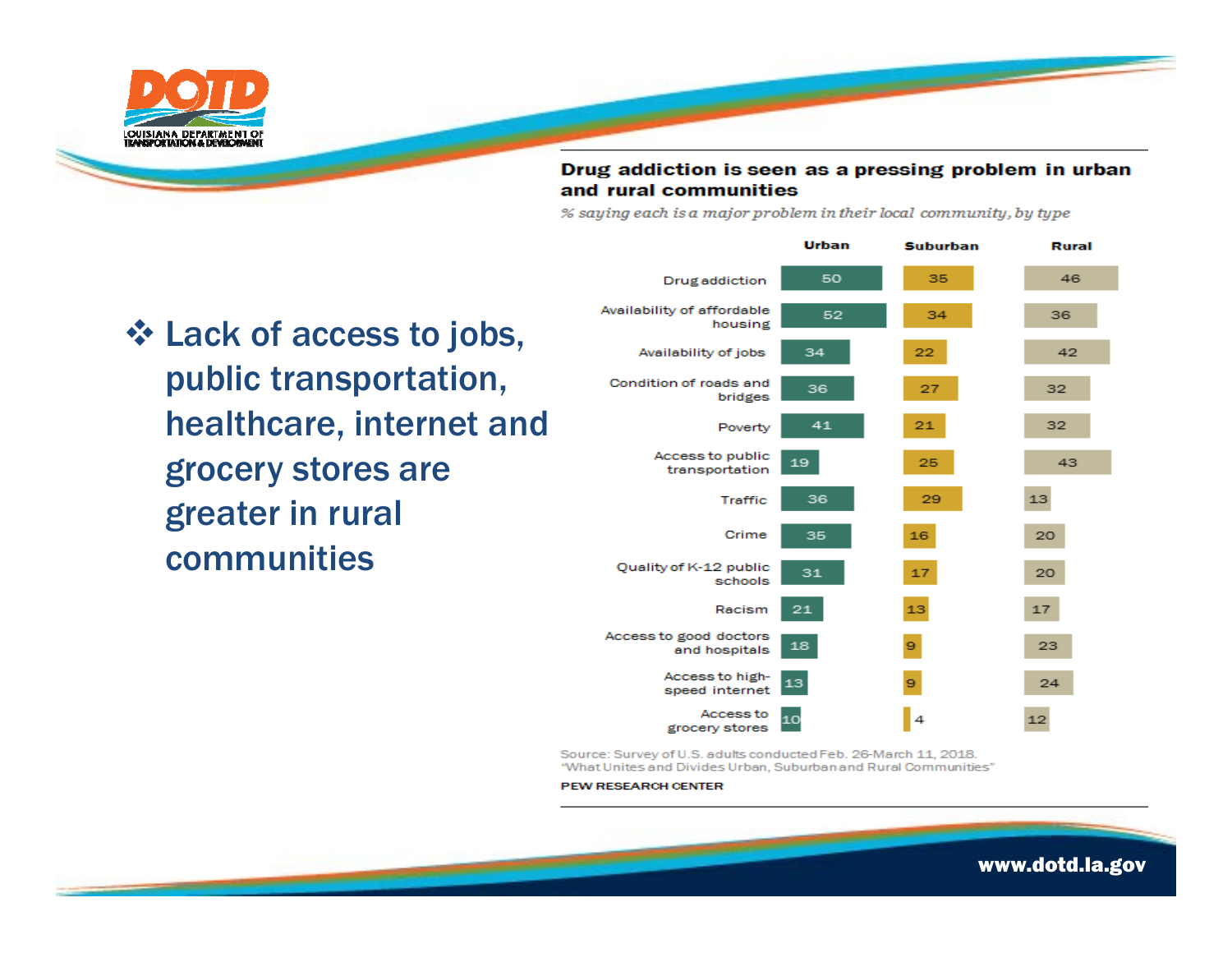

#### $\diamond$  **While the trend remains the** same in the urban, suburban or rural communities, you find a greater percentage of non-whites' in the rural communities who say that the availability of jobs is a major problem.

#### Racial gap in views on availability of jobs seen across community types

% saying the availability of jobs is a major problem in their community



Note: Whites include only non-Hispanics. Nonwhites include Hispanics. Source: Survey of U.S. adults conducted Feb. 26-March 11, 2018. "What Unites and Divides Urban, Suburban and Rural Communities"

#### **PEW RESEARCH CENTER**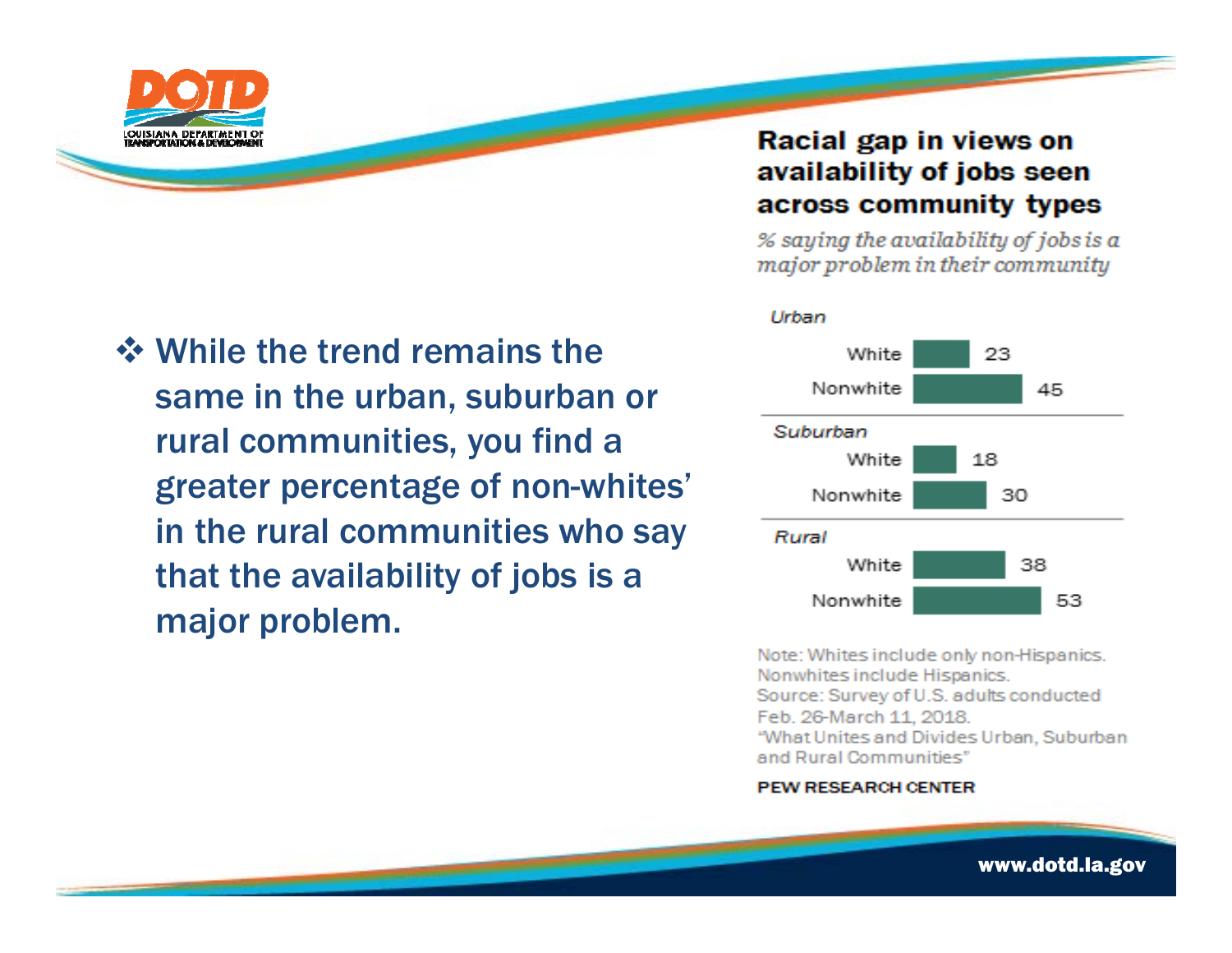

#### Access & Mobility

Access refers to peoples' ability to use mobility options to reach opportunities, goods and services.

- $\checkmark$  Significance of the options is impacted by demographic.
- Demographics exaggerate impacts



14%Black Households' pre‐tax income spent on transportation

20%Black Households' do not have access to an automobile

24%Public Transit riders are African American

10%African Americans rely on public transportation to get to work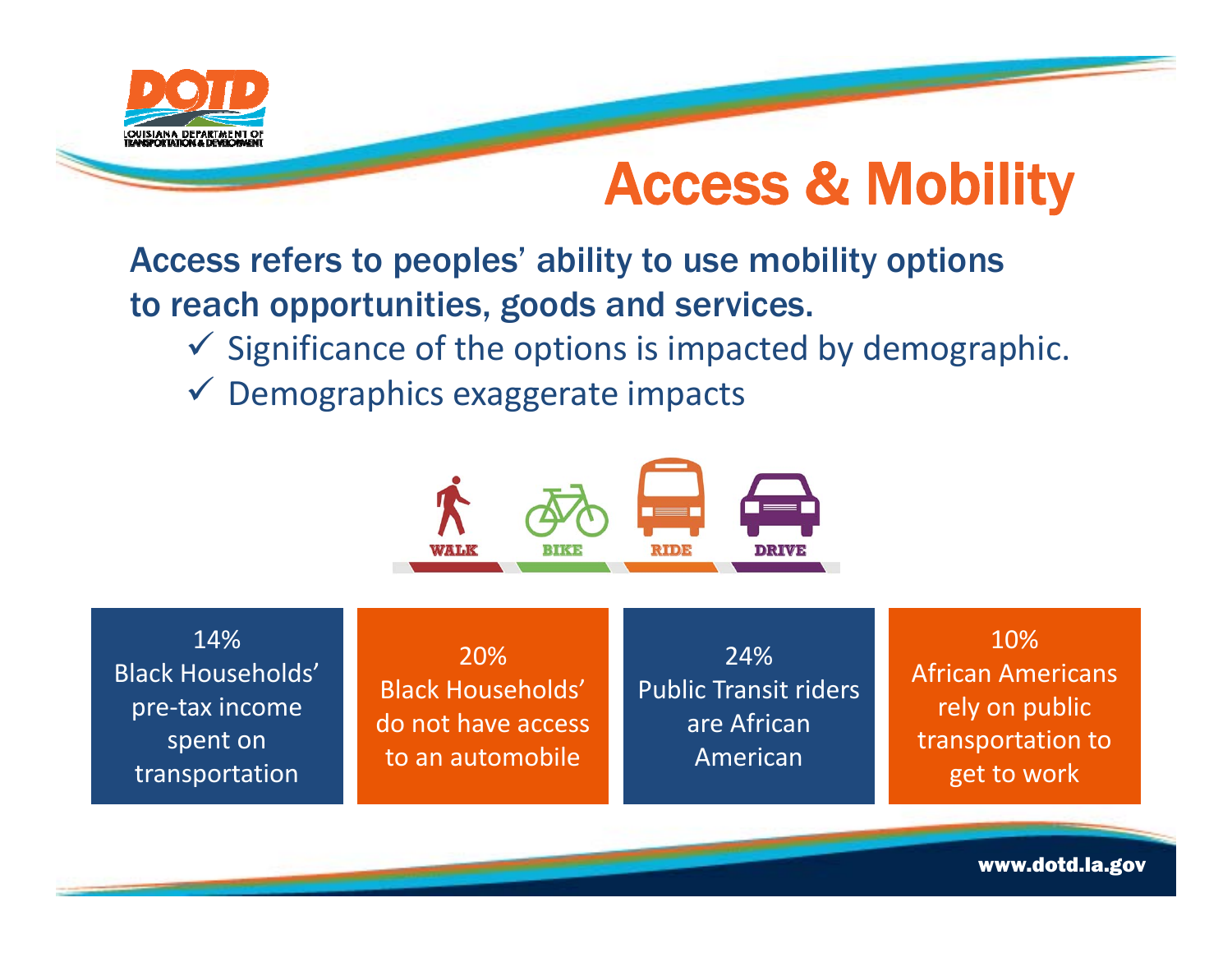

### COVID impacts to Cultural Tourism and Workforce

- High Risk Activities African Americans account for 26% of public-transit workers, 19% of childcare workers and 18% of warehouse, trucking and postal workers. Overall 17% of America's front-line workforce is black.
- $\triangle$  **High Impact Activity Tourism is one of the world's major economic sectors.** It is the third-largest export category (after fuels and chemicals) and in 2019 accounted for 7% of global trade.
- Wide Spread Impact For some countries, it can represent over 20% of their GDP and, overall, it is the third largest export sector of the global economy.

The impacts of COVID-19 on tourism threaten to increase poverty and inequality and reverse nature and cultural conservation efforts.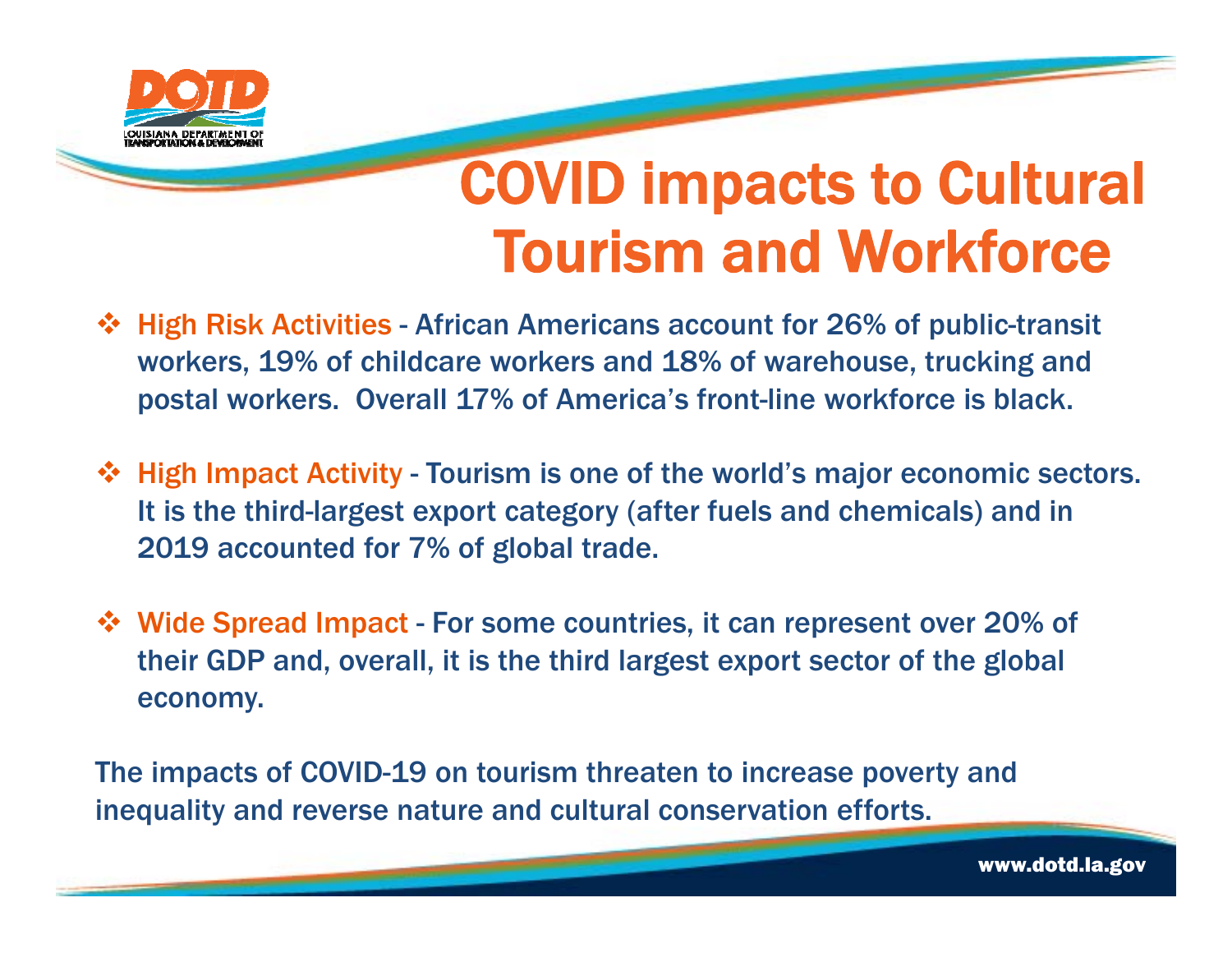

#### Policy Recommendations

| Integrate shared<br>mobility services<br>with public<br>transportation                  | <b>Expand shared</b><br>mobility options in<br>areas underserved<br>by mass transit<br>including<br>evacuations | Require shared<br>mobility serves to<br>offer lower cost,<br>and expanded<br>service options |
|-----------------------------------------------------------------------------------------|-----------------------------------------------------------------------------------------------------------------|----------------------------------------------------------------------------------------------|
| Integrate public<br>transit fair payment<br>methods with<br>shared mobility<br>services | Require shared<br>mobility services to<br>accept multiple<br>payment options                                    | <b>Require shared</b><br>mobility services to<br>provide no-app<br>booking options           |

Policy changes should be adapted and tailored to the specific needs of local communities based on meaningful community engagement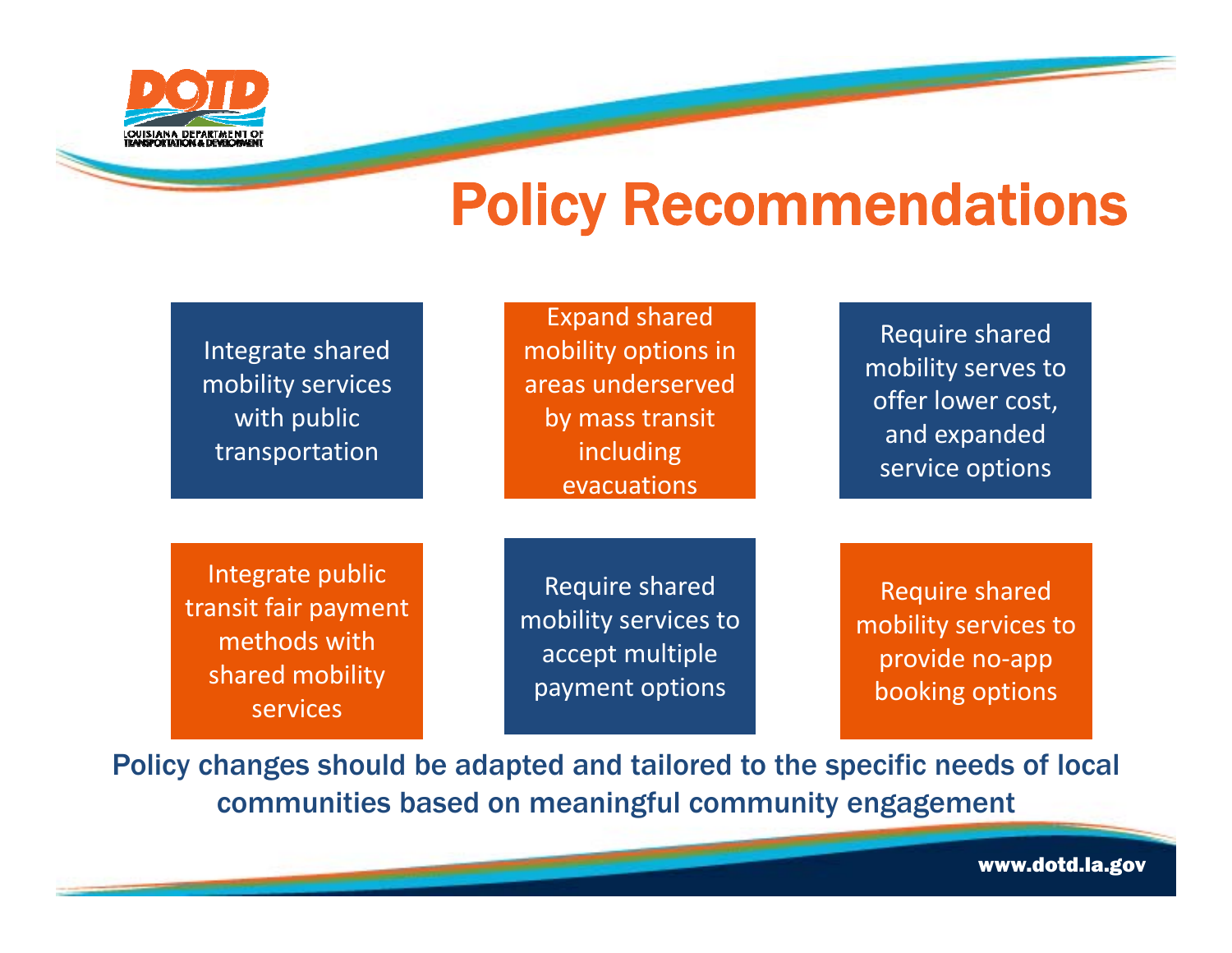

### Social determinants of health

5 Key Topic areas of social determinants of health contribute to rural, racial and ethnic minority groups being disproportionately affected by COVID-19

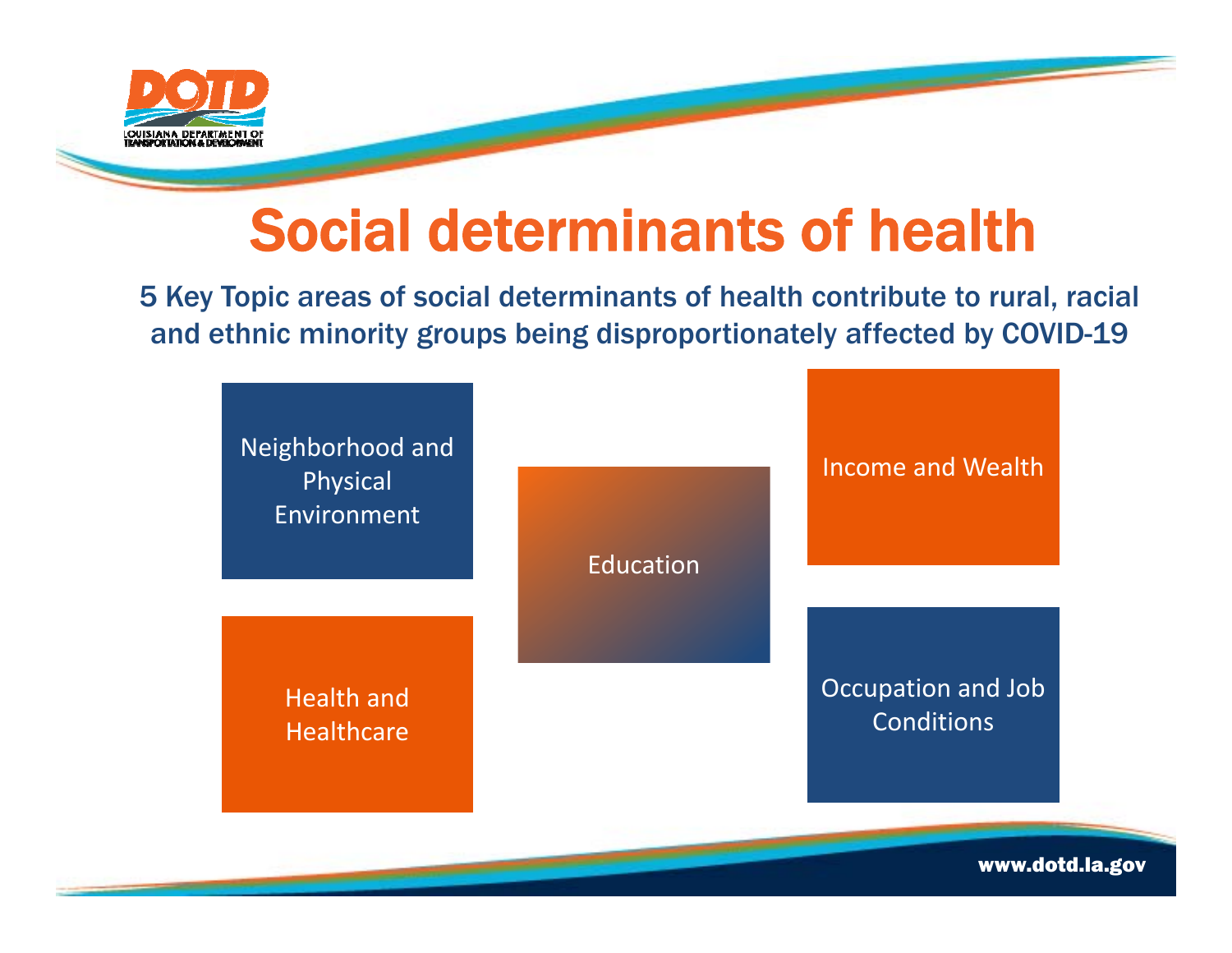

#### **Healthcare**



- Reliable transportation options can determine whether many people in rural areas have access to healthcare at all.
- Providing effective transportation options in rural communities to healthcare services for low-incomes, elderly and disables residents decreased hospitalizations and nursing home stays, allowing them to remain contributing members of the community.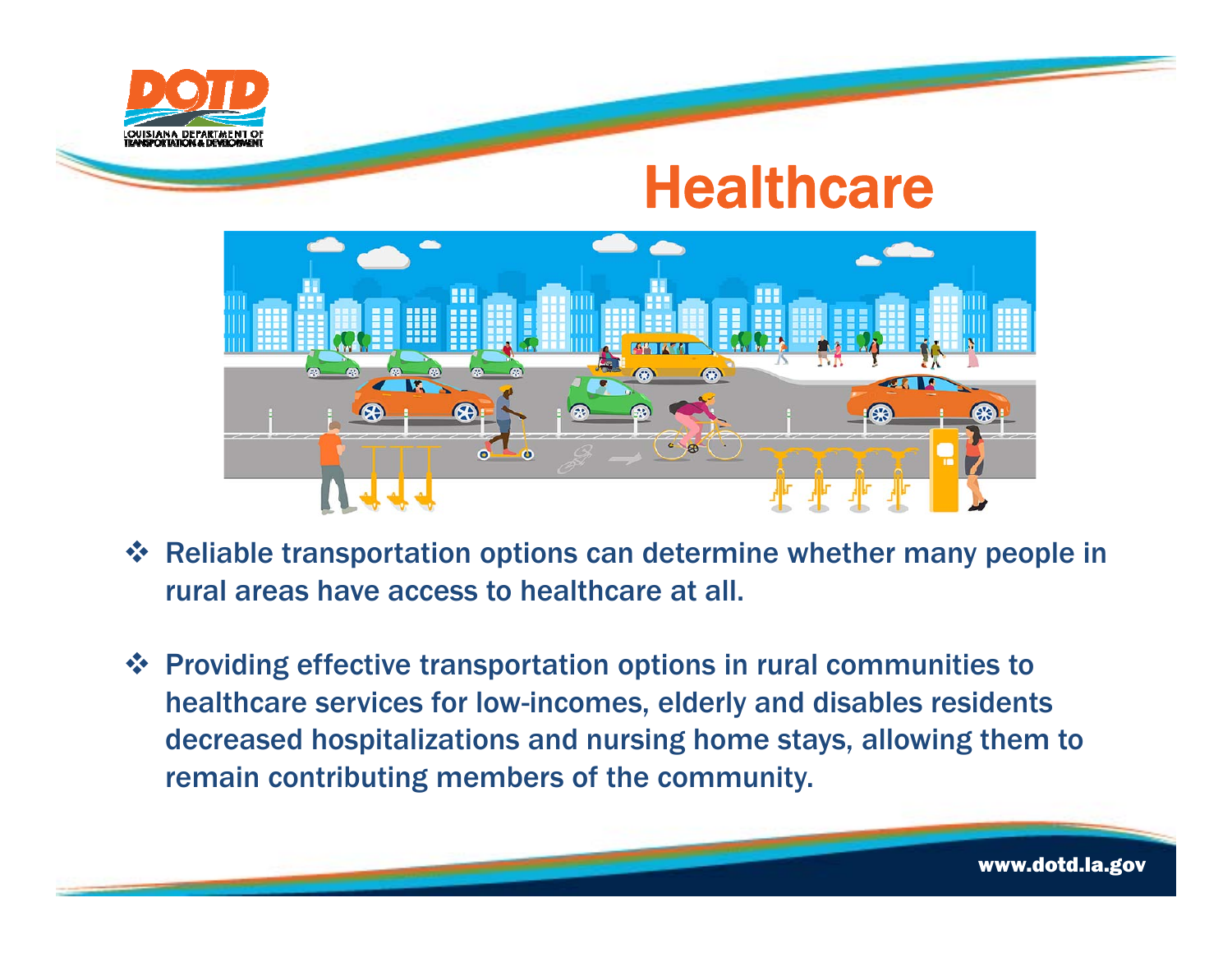

### BroadbandA new type of highway

- $\diamond$  If broadband is essential infrastructure, then regulation and public policy should support every American community having equitable access to broadband and the skills necessary to use it.
- ❖ Broadband delivers benefits to both individuals, systems, and communities
- Broadband plays an important role in improving social outcomes.

**FIGURE 2**